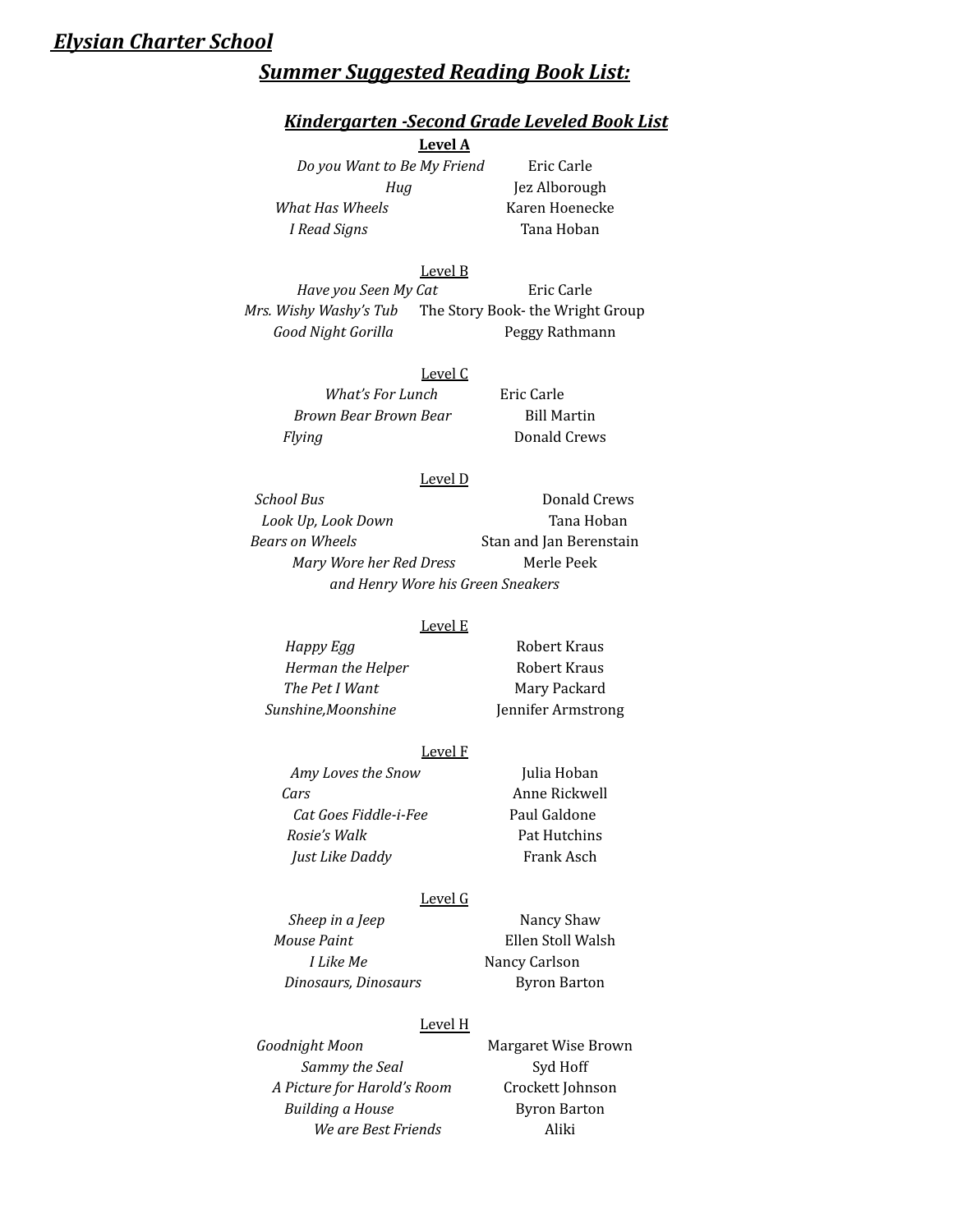## Level I

*The Napping House* Don & Audrey Wood

The Dragon Series- Dav Pilkey Fly Guy Series-Tedd Arnold Noisy Nora-Rosemary Wells Splat the Cat-Rob Scotton

### Level J

Henry and Mudge Series-Cynthia Rylant Poppleton Series-Cynthia Rylant Little Bear Series-Elsa Holmelund Minarik Young Cam Jansen Series-David Adler Mr. Putter and Tabby Series-Cynthia Rylant Fox Series-James Marshall

## Level K

Nate the Great Series-Weinman M. Sharmat Frog and Toad Series-Arnold Lobel Arthur Series-Lillian Hoban Mercy Watson Series-Chris VanDusen

### Level L

Pinky and Rex Series-James Howe Cam Jansen Series-David Adler Nate the Great-Weinman M. Sharmat Amanda Pig-Jean Van Leeuwen

### Level M

Magic Treehouse Series-Mary Pope Osbourne The Littles Series-John Peterson Commander Toad Series-Jane Yolan Jigsaw Jones Series-James Preller Golly Sisters Series-Betsy Byars

Level N The Chicken Squad-Kevin Cornell Amber Brown-Paula Danziger Julian Series-Ann Cameron Flat Stanley-Jeff Brown Black Lagoon Adventures-Mike Thaler Here's Hank Series-Henry Winkler

## *Third Grade*

Fiction *The Dog that Called the Pitch* by Matt Christopher *Challenge at Second Base* by Matt Christopher *Muggie Maggie* by Beverly Cleary *Henry Huggins* by Beverly Cleary *Frindle* by Andrew Clements *Lunch Money* by Andrew Clements *The School Story* by Andrew Clements *The Homework Machine* by Dan Gutman *The Kid Who Became President* by Dan Gutman *Jake Drake* series by Dan Gutman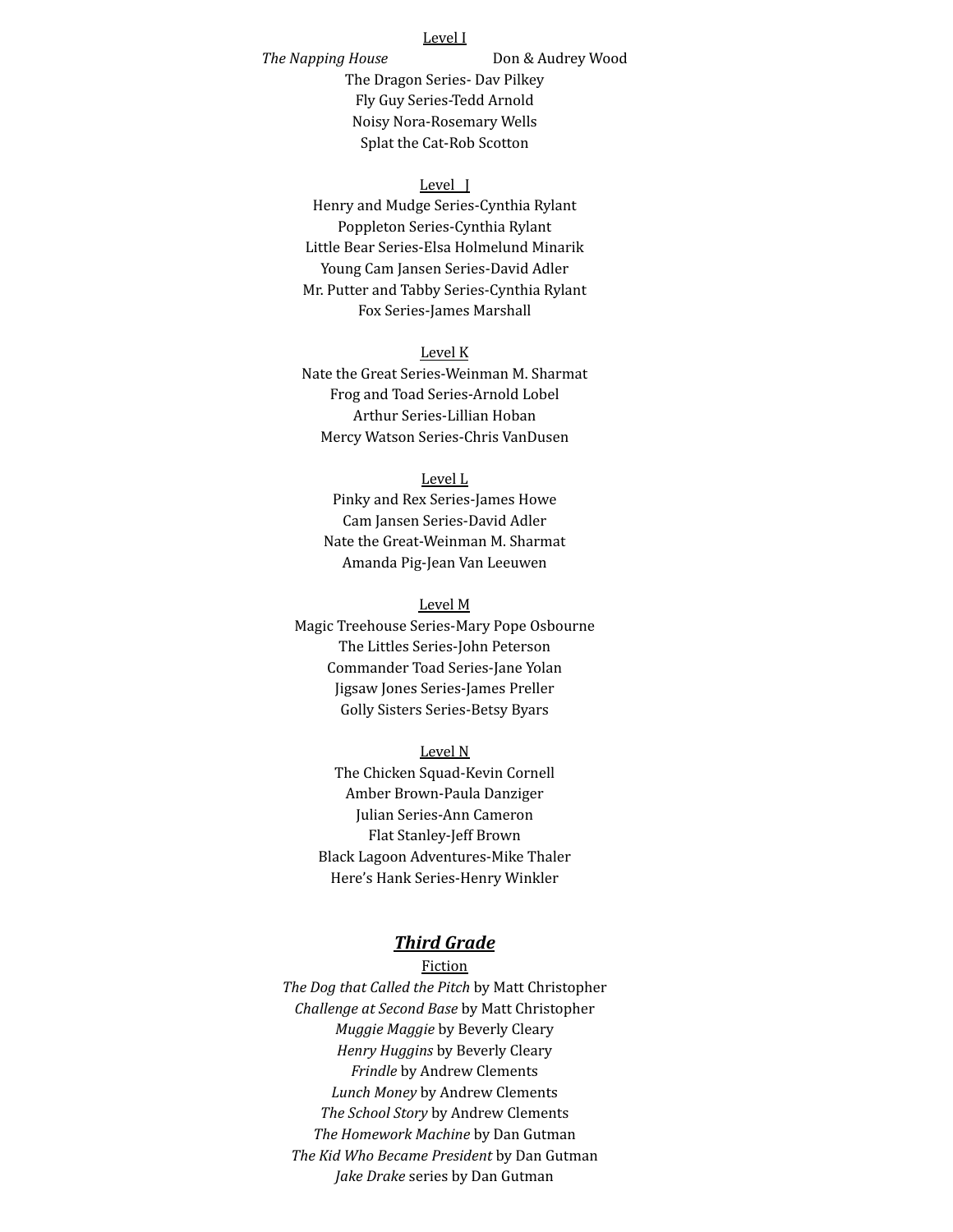*Class President* by Johanna Hurwitz *Fourth Grade Fuss* by Johanna Hurwitz *I Survived* series by Lauren Tarshis *The Library Card* by Jerry Spinelli *Do the Funky Pickle* by Jerry Spinelli Dogman-Dav Pilkey Dory Fantasmagory Series-Abby Hanlon

Non-fiction *Who was/Is* series by various authors

# *Fourth Grade*

Fiction Freckle Juice by Judy Blume (M) The Lion the Witch and the Wardrobe by C.S. Lewis (T) The Cricket in Times Square by George Selden (S) Beezus and Ramona by Beverly Cleary (O) James and the Giant Peach by Roald Dahl (Q) The War that Saved My Life by Kimberly Brubaker Bradley (z) Harry Potter series (W) Wayside School series (P) Percy Jackson and the Olympians series (W) The Chronicles of Narnia series (T) The Magician's Nephew by Kate DiCamillo(T) Island of the Blue Dolphin by Scott O'dell (V) Dear America series (R-X) His Dark Materials Trilogy by Philip Pullman (Z) A Series of Unfortunate Events by Lemony Snicket (V) Bunnicula by James Howe (Q) Stealing Home by Matt Christopher (And other Matt Christopher books) (P) Flora Ulysses by Kate DiCamillo (U)

> Non fiction We Dare You by Vikki Cobb Animal Heroes: True Rescue Stories by Sandra Markle (S) The Grapes of Math by Greg Tang (L)

# *Fifth Grade*

Bridge to Terabithia - Katherine Paterson Hatchet - Gary Paulsen Swindle - Gordon Korman Smiles to Go - Jerry Spinelli Holes - Louis Sachar Tuck Everlasting -Natalie Babbitt Rules - Cynthia Lord The Kid Who Ran for President - Dan Gutman Peak- Poland Smith Wonder- RJ Palacio Because of Winn Dixie - Kate DiCamillo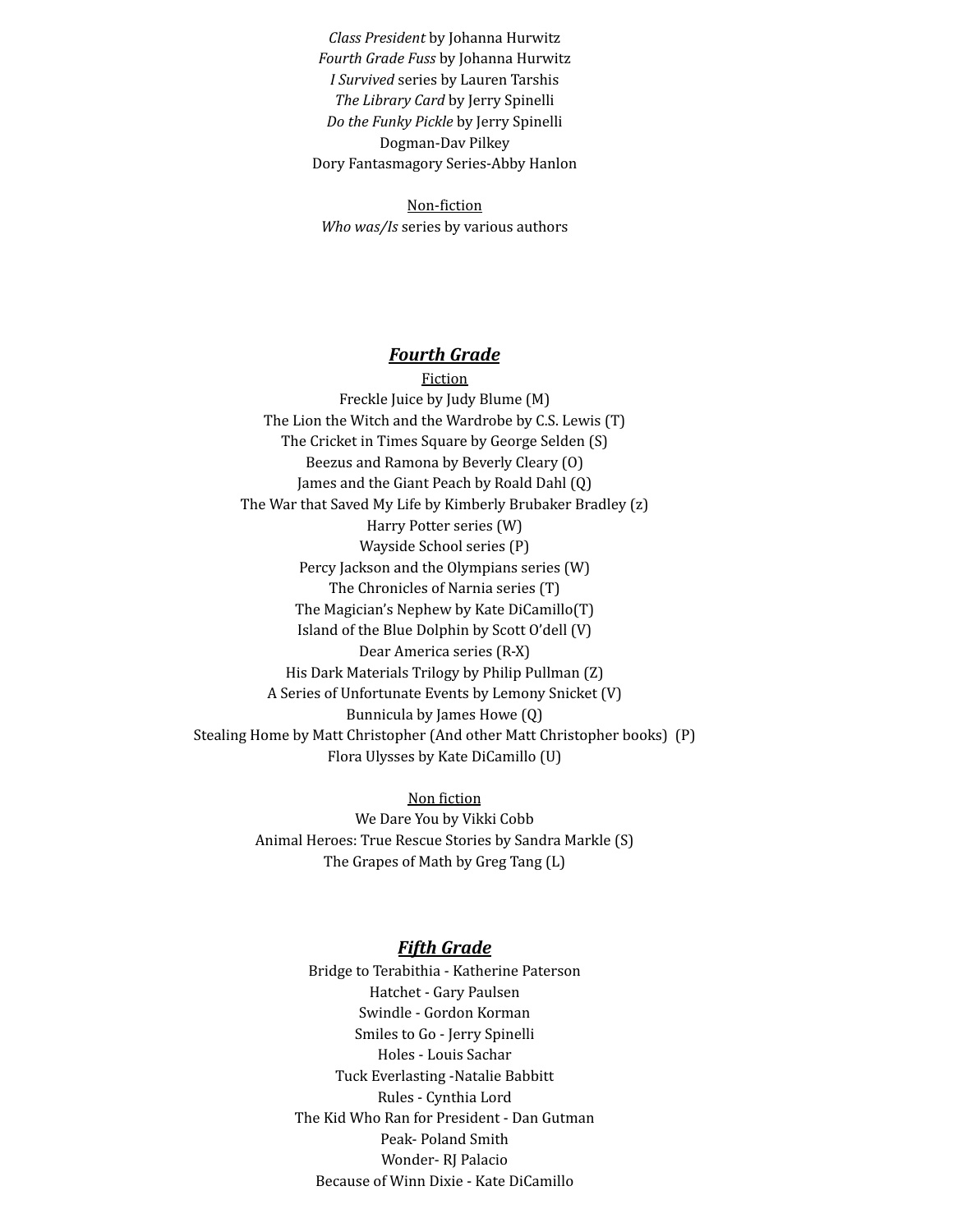Number the Stars - Lois Lowry Esperanza Rising- Pam Munoz Ryan The Mystery of Rascal Pratt- Robbie Smith Scat - Carl Hiaasen 11 Birthdays - Wendy Mass The Grapes of Math- Gregory Tang How Basketball Works-Keltie Thomas

# *Sixth Grade*

Action Adventure: Island of the Blue Dolphins - Scott O'Dell Peak - Roland Smith Stormbreaker - Anthony Horowitz Historical Fiction: Kira Kira - Cynthia Kadohata Roll of Thunder, Hear Me Cry - Mildred Taylor Fever 1793 - Laurie Halse Anderson Mystery: Kidnapped - Gordon Korman *The Invention of Hugo Cabret - Brian Selznick Theodore Boone: Kid Lawyer - John Grisham* Fantasy: *Pendragon - D. J. McHale Icefall - Matthew J. Kirby Tuck Everlasting - Natalie Babbitt* Science Fiction: *Among the Hidden - Margaret Peterson Haddix Go Big Or Go Home - Will Hobbs* Realistic Fiction: *A View From Saturday - E. L. Konigsburg The Wednesday Wars - Gary Schmidt Hush - Jacqueline Woodson Eggs - Jerry Spinelli The Wanderer - Sharon Creech Travel Team - Mike Lupica Babe & Me: A Baseball Card Adventure - Dan Gutman The Fourteenth Goldfish - Jennifer L. Holm*

# *Seventh & Eighth Grade*

# **Realistic Fiction**

*Catalyst* – Laurie Halse Anderson *Speak* – Laurie Halse Anderson *Wintergirls* – Laurie Halse Anderson *Me, Earl, and the Dying Girl* – Jesse Andrews *Hope Was Here* -- Joan Bauer *The Perks of Being a Wallflower* – Stephen Chbosky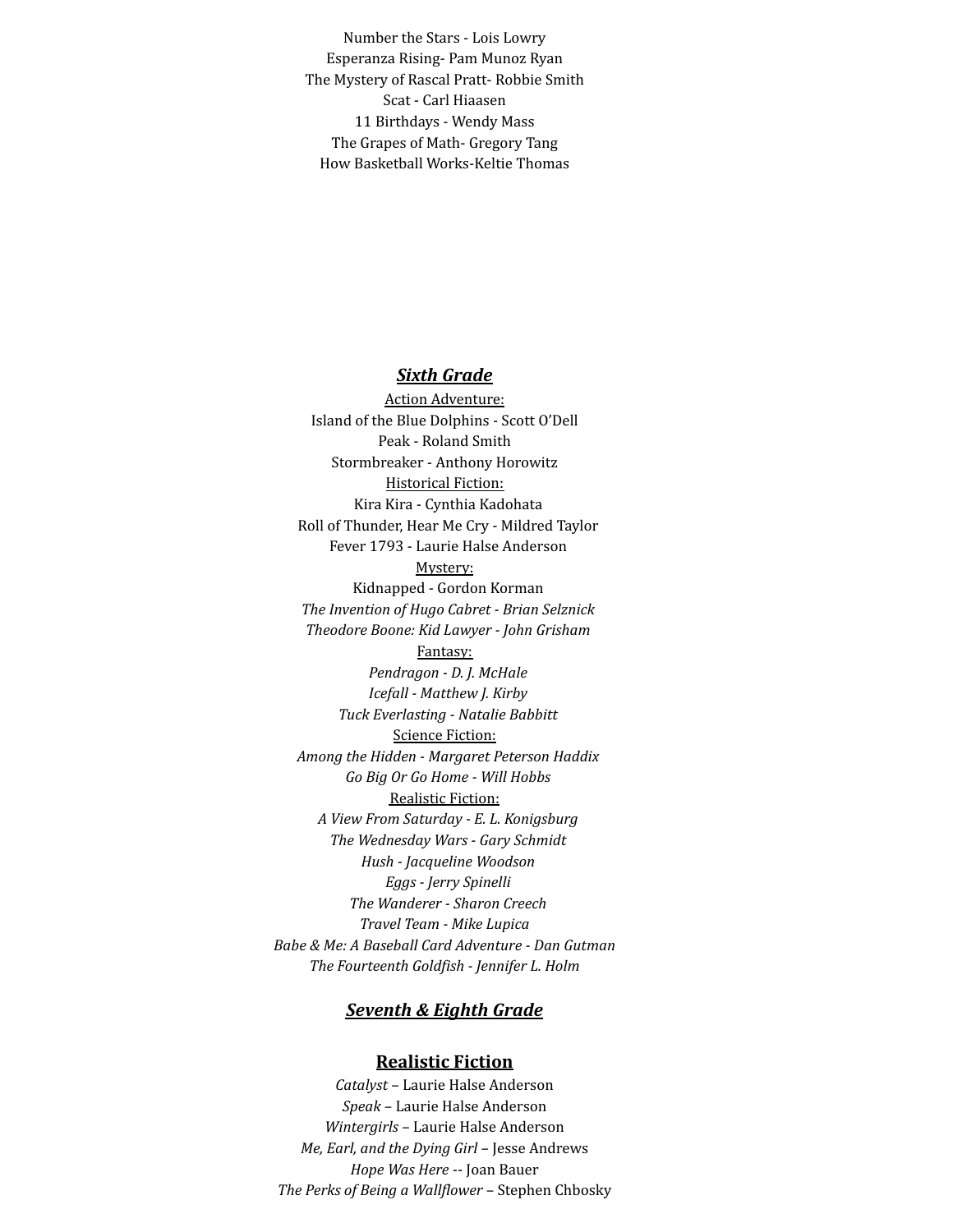*Dash & Lily's Book of Dares* – Rachel Cohn & David Levithan *Tyler Johnson Was Here* -- Jay Coles *The Chocolate War* – Robert Cormier *The End or Something Like That* – Ann Dee Ellis *The Breadwinner* -- Deborah Ellis *If I Stay* – Gayle Forman *Where She Went* – Gayle Forman *An Abundance of Katherines* – John Green *The Fault In Our Stars* – John Green *Looking for Alaska* – John Green *Paper Towns* – John Green *The Curious Incident of the Dog in the Night-time* – Mark Haddon *The Kite Runner* – Khaled Hosseini *The Unteachables* -- Gordon Korman *Moxie*-- Jennifer Mathieu *The Truth About Alice* – Jennifer Mathieu *Scorpions* – Walter Dean Myers *I'll Give You the Sun* – Jandy Nelson *I, Funny* – James Patterson *Fangirl* – Rainbow Rowell *Faceless* – Alyssa Sheinmel *Stargirl* – Jerry Spinelli *The Help* – Kathryn Stockett *Every Last Word* – Tamara Ireland Stone *The Hate U Give* -- Angie Thomas *Click Here* -- Denise Vega *Homecoming* – Cynthia Voigt *Front Desk* -- Kelly Yang *Everything, Everything* -- Nicola Yoon *The Sun is Also a Star* -- Nicola Yoon

## **Science-Fiction/Fantasy**

*Feed* – M.T. Anderson The Darkest Minds series -- Alexandra Bracken *Ender's Game* -- Orson Scott Card The Selection series – Keira Cass *Aru Shah and and the End of Time* -- Roshani Chokshi *Ready Player One* – Ernest Cline *The Maze Runner* series – James Dashner *The House of the Scorpion* – Nancy Farmer *The Enemy* – Charlie Higson *Insignia* -- S.J. Kincaid The Legend Series -- Marie Lu The Young Elites series -- Marie Lu *The Unwanteds* – Lisa McMann *Wildwood* -- Colin Meloy *Only You Can Save Mankind* – Terry Pratchett Magnus Chase series, Trials of Apollo series, Kane Chronicles series – Rick Riordan *Divergent* series – Veronica Roth *The Outwalkers* -- Fiona Shaw *The Martian* – Andy Weir The Uglies series -- Scott Westerfield *Stung* – Bethany Wiggins *The Haven* – Carol Lynch Williams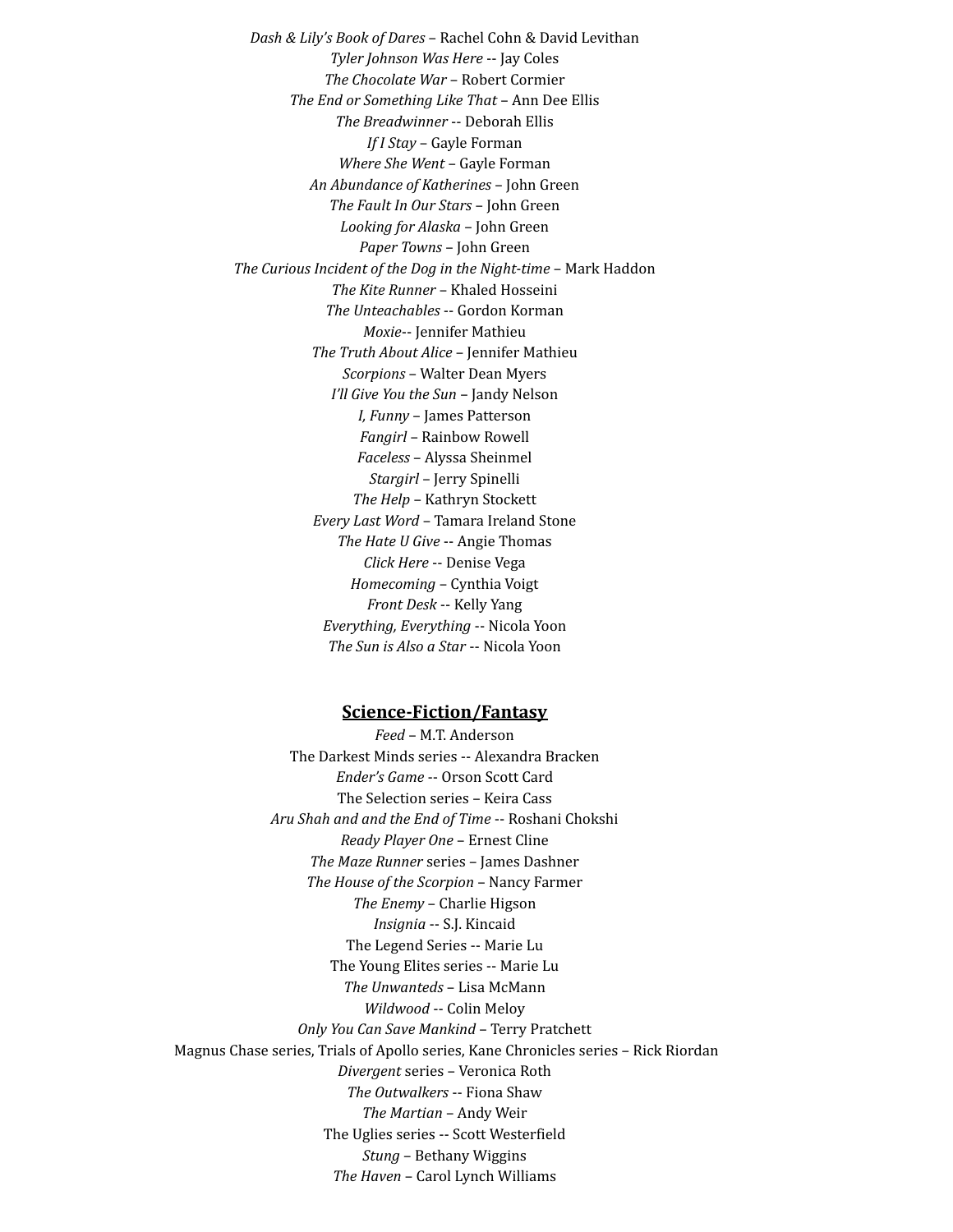*Silver* – Chris Wooding *Thirteenth Child* – Patricia C. Wrede *Archer's Goon* – Diana Wynne Jones *Charmed Life* – Diana Wynne Jones The Fifth Wave series – Rick Yancey

### **Mystery/Horror**

*Dead Girls of Hysteria Hall* – Katie Alender *Fade to Black* – Alex Flinn *Nothing to Lose* – Alex Flinn Spy School series -- Stuart Gibbs *The Girl I Used To Be* -- April Henry *Girl, Stolen* -- April Henry *Conversion* – Katherine Howe *The President Is Missing* -- James Patterson & Bill Clinton *The Westing Game* -- Ellen Raskin *The Dollhouse Murders* -- Betty Ren Wright *Hotel Ruby* – Suzanne Young

# **Graphic Novels**

*New Kid* -- Jerry Craft Emmie & Friends series -- Terri Libenson *Drama* – Raina Telgemeier *Smile* – Raina Telgemeier *Sisters* – Raina Telgemeier *American Born Chinese --* Gene Luen Yang

# **Action/Adventure**

*The Raft* -- S.A. Boden *Maximum Ride* series – James Patterson *Hatchet* – Gary Paulsen *The Crossing* – Gary Paulsen

## **Classics**

*The Great Gatsby* – F. Scott Fitzgerald *The Miracle Worker* – William Gibson *Lord of the Flies* – William Golding *Brave New World* – Aldous Huxley *Call of the Wild* – Jack London *All Quiet on the Western Front* --Erich Maria Remarque *A Tree Grows in Brooklyn* -- Betty Smith

## **Historical Fiction**

*The Boy in the Striped Pajamas* – John Boyne *Refugee* -- Alan Gratz *Grenade* -- Alan Gratz *Prisoner B-3087* -- Alan Gratz *Projekt 1065* -- Alan Gratz *The Book Thief* – Markus Zusak

## **Sports**